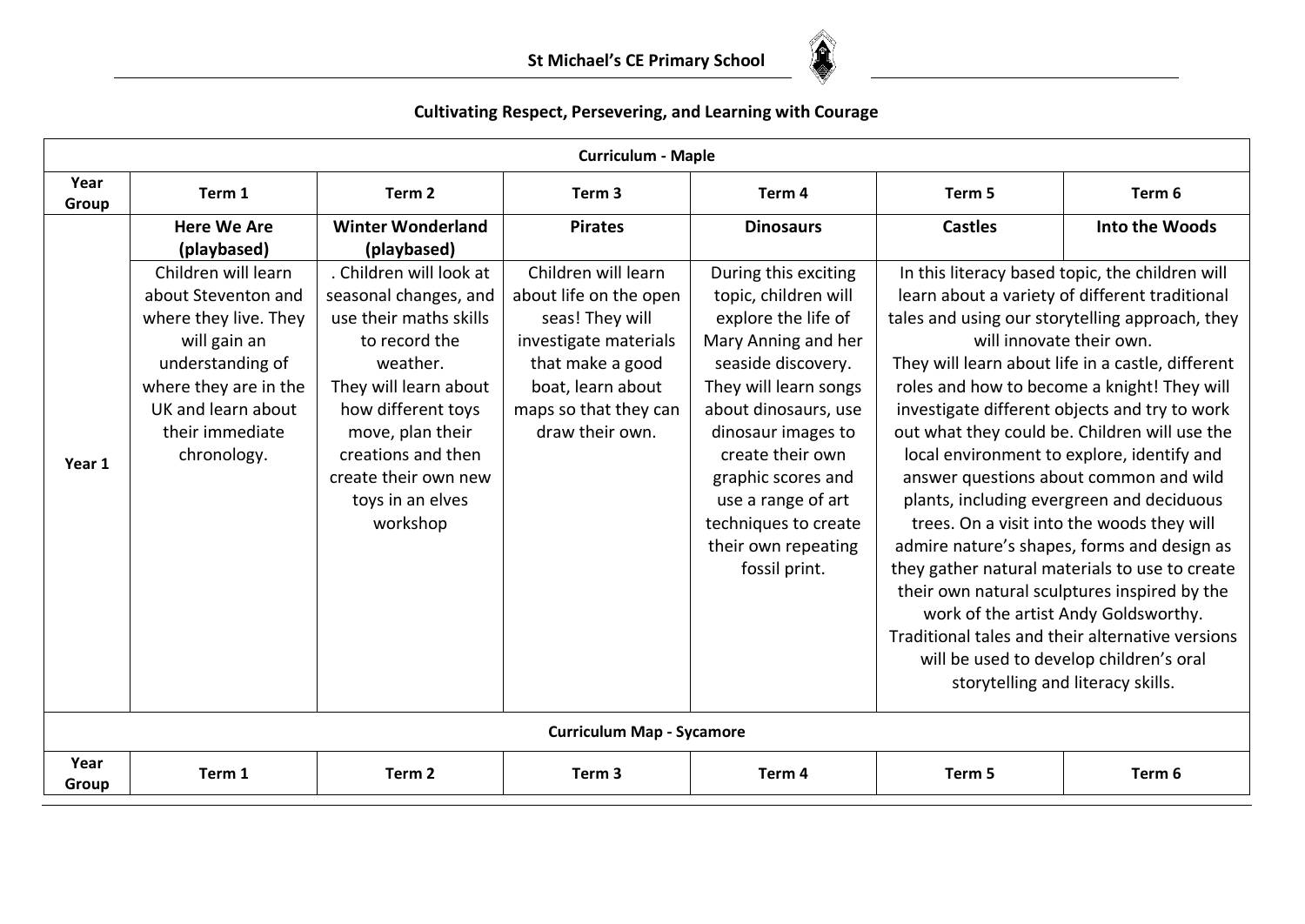

|               | <b>Kia Ora</b>         | <b>Winter Wonderland</b> | <b>London's Burning</b>     | <b>Alice in Wonderland</b> | <b>Superheroes</b>      | <b>Beside the Seaside</b> |
|---------------|------------------------|--------------------------|-----------------------------|----------------------------|-------------------------|---------------------------|
|               | This term, children    | In this whole Key        | In this history-based       | Children will explore      | During this topic the   | This term, children       |
|               | will enjoy an exciting | Stage topic, children    | topic, children will        | the wacky, alternative     | children will learn all | will be learning all      |
|               | adventure to New       | will compare their       | learn about the Great       | world of Wonderland.       | about significant       | about the seaside and     |
|               | Zealand. They will     | own experiences of       | Fire of London. They        | The classic book will      | people throughout       | the coast. They will      |
|               | explore the physical   | Christmas with those     | will learn about the        | be inspiration for         | history who have        | explore the               |
|               | and human              | of others in their class | key facts and events        | their own weird and        | shaped the world we     | geography of British      |
|               | geography of the       | and explore how          | of the fire and             | wonderful stories.         | live in.                | coasts and learn          |
|               | country and learn all  | children through         | sequence these into a       | Children will learn        | They will learn about   | about the history of      |
|               | about the Maori        | history have             | timeline, and about         | about Lewis Carroll        | a diverse range of      | seaside resorts.          |
|               | culture. The children  | celebrated this special  | how the fire changed        | and what life was like     | people who have         | Children will get the     |
|               | will learn and perform | time of year. Children   | London. Linked to           | in Victorian times and     | shown out school        | opportunity to make       |
| Year 2        | traditional Maori      | will also learn about    | this, children will         | the links between the      | vision and values and   | seaside-themed art,       |
|               | music and create their | playscripts and what     | learn about fire safety     | book and the city of       | use their independent   | and to design and         |
|               | own Haka dance.        | it takes to put on a     | and the fire service.       | Oxford. They will also     | research skills to find | make the own picnic.      |
|               | They will also read    | performance. They        | They will write             | use their art              | out about their own     | They will write           |
|               | and learn about Maori  | will visit the Theatre   | newspaper reports           | techniques to make         | heroes.                 | descriptive poetry        |
|               | myths and legends,     | to see a production      | about the fire and          | clay teacups, and plan     | They will use their art | using the seaside as      |
|               | and write their own    | and use this             | diary entries in the        | and organise their         | and DT skills to create | their inspiration.        |
|               | stories set in New     | experience to put on     | style of famous diarist     | own Mad Hatter's Tea       | puppets and put on      |                           |
|               | Zealand.               | their own show.          | Samuel Pepys.               | Party.                     | an exhibition all about |                           |
|               |                        |                          |                             |                            | their heroes at the     |                           |
|               |                        |                          | <b>Local Context: Fire</b>  | Local Context: Our         | end of term.            |                           |
|               |                        |                          | from Steventon              | school                     |                         |                           |
|               |                        |                          | Railway                     |                            |                         |                           |
|               |                        |                          | <b>Curriculum Map - Elm</b> |                            |                         |                           |
| Year<br>Group | Term 1                 | Term <sub>2</sub>        | Term <sub>3</sub>           | Term 4                     | Term 5                  | Term 6                    |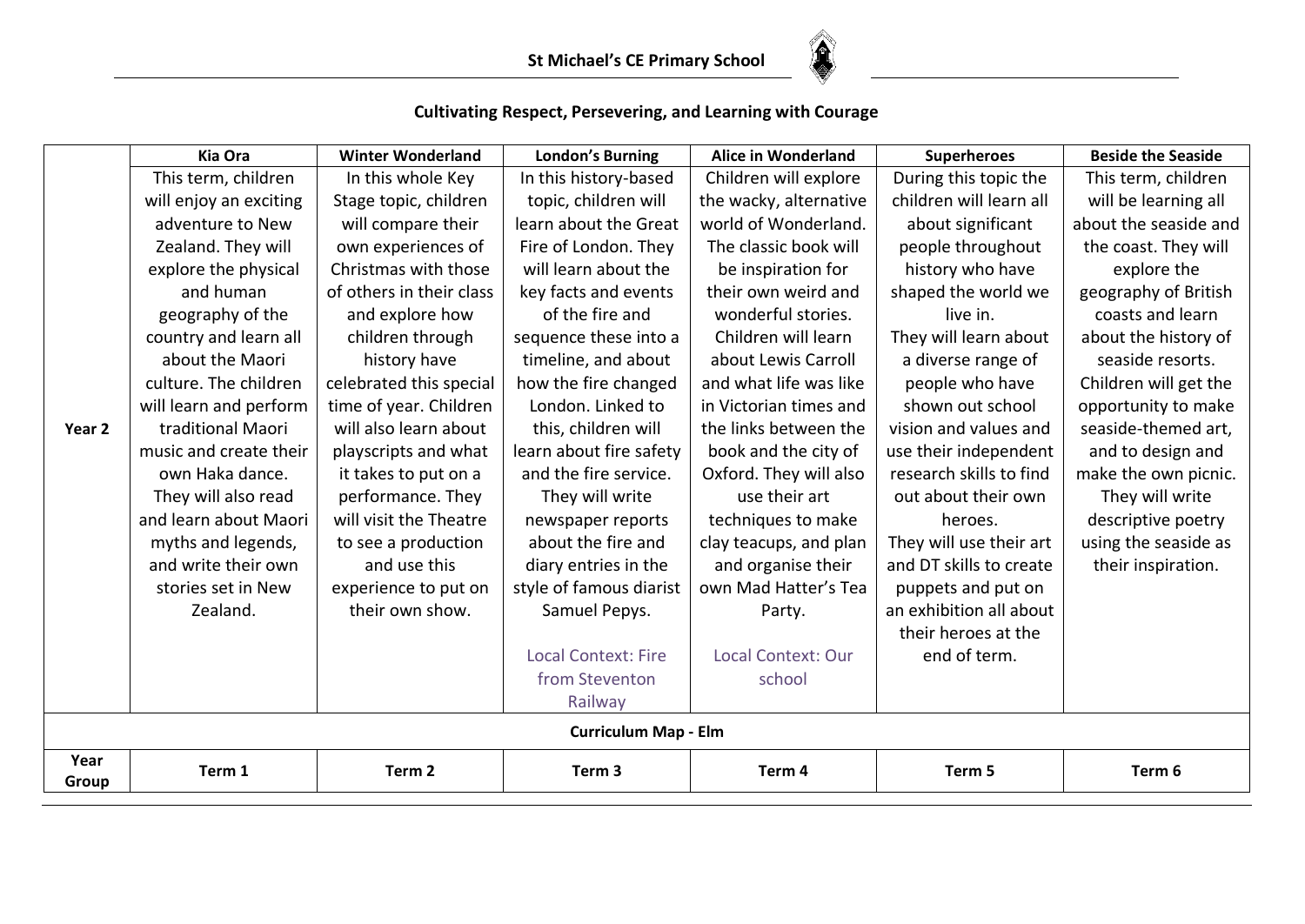

|            | The Big Dip                | Pharaohs                  | Road Trip USA                                  | Gallery                   | Allotment                | Festival of Fun              |
|------------|----------------------------|---------------------------|------------------------------------------------|---------------------------|--------------------------|------------------------------|
|            | The children will learn    | The children will learn   | The children will learn                        | The children will learn   | The children will learn  | In the final term the        |
|            | about the life cycles and  | about the history of      | about the diversity of                         | about the life and works  | about different types of | children will plan,          |
|            | features of creatures      | Egypt, its citizens, the  | the different states of                        | of different artists as   | plants, flowers and      | develop and implement        |
|            | that inhabit a             | Pharaohs and Egyptian     | the USA. They will look                        | well as different art     | vegetables. They will    | their own camping            |
|            | freshwater pond. They      | Gods. They will find out  | at their different foods,                      | movements. They will      | make their own           | festival for their class     |
|            | will explore in detail the | more about The Nile's     | cultures, physical and                         | explore how the artists'  | planters and tubs to     | and parents to enjoy.        |
|            | characteristics of a       | fertile banks and         | human geography as                             | work reflected the        | grow food as well as     | They will experience the     |
|            | specific animal to create  | unravel the secrets of    | well as exploring                              | times they lived in and   | plan, set up and         | importance of research,      |
|            | a fact file about its      | ancient tombs,            | different artists and                          | they will develop their   | maintain their own       | planning and team work       |
|            | habitat, nutrition,        | designing and making      | musicians. They will                           | painting and artistic     | vegetable patch. They    | to bring their own           |
| Year $3/4$ | growth and                 | their own models and      | compare and contrast                           | skills as well as explore | will learn how to make   | festival to life. They will  |
|            | reproduction and           | amulets. They will also   | and The USA with their                         | using different art       | dishes of seasonal foods | explore how sounds are       |
|            | present their work         | discover what it takes    | local environment.                             | techniques and media.     | and then harvest and     | made and travel and          |
|            | digitally.                 | to prepare a body for its |                                                | They will open and their  | sell the crops they have | create their own festival    |
|            |                            | journey to the afterlife. | Local Context - Contrast                       | own 'pop up' gallery to   | grown.                   | music as well as making      |
|            |                            |                           | Steventon with another                         | exhibit their work to the |                          | food and learning about      |
|            |                            |                           | location                                       | local community.          | Local Context - The      | the importance of            |
|            |                            |                           |                                                |                           | local environment and    | hygiene.                     |
|            |                            |                           |                                                |                           | sustainable food         |                              |
|            |                            |                           |                                                |                           | production               | Local Context - Truck        |
|            |                            |                           |                                                |                           |                          | <b>Festival in Steventon</b> |
|            |                            |                           |                                                |                           |                          |                              |
|            |                            |                           | Curriculum Map - Ash                           |                           |                          |                              |
| Year       | Term 1                     | Term <sub>2</sub>         | Term <sub>3</sub>                              | Term 4                    | Term 5                   | Term 6                       |
| Group      |                            |                           |                                                |                           |                          |                              |
|            | The Highwayman             | <b>Running Wild</b>       |                                                | Macbeth                   | Incredible India         | One Small Step               |
| Year 4/5   | This term the children     | Children will create a    | To be or not To beThrough this challenging     |                           | Children will explore    | Children will blast off      |
|            | will learn about           | classroom map,            | Shakespeare play the children will explore the |                           | this contrasting         | to the far flung             |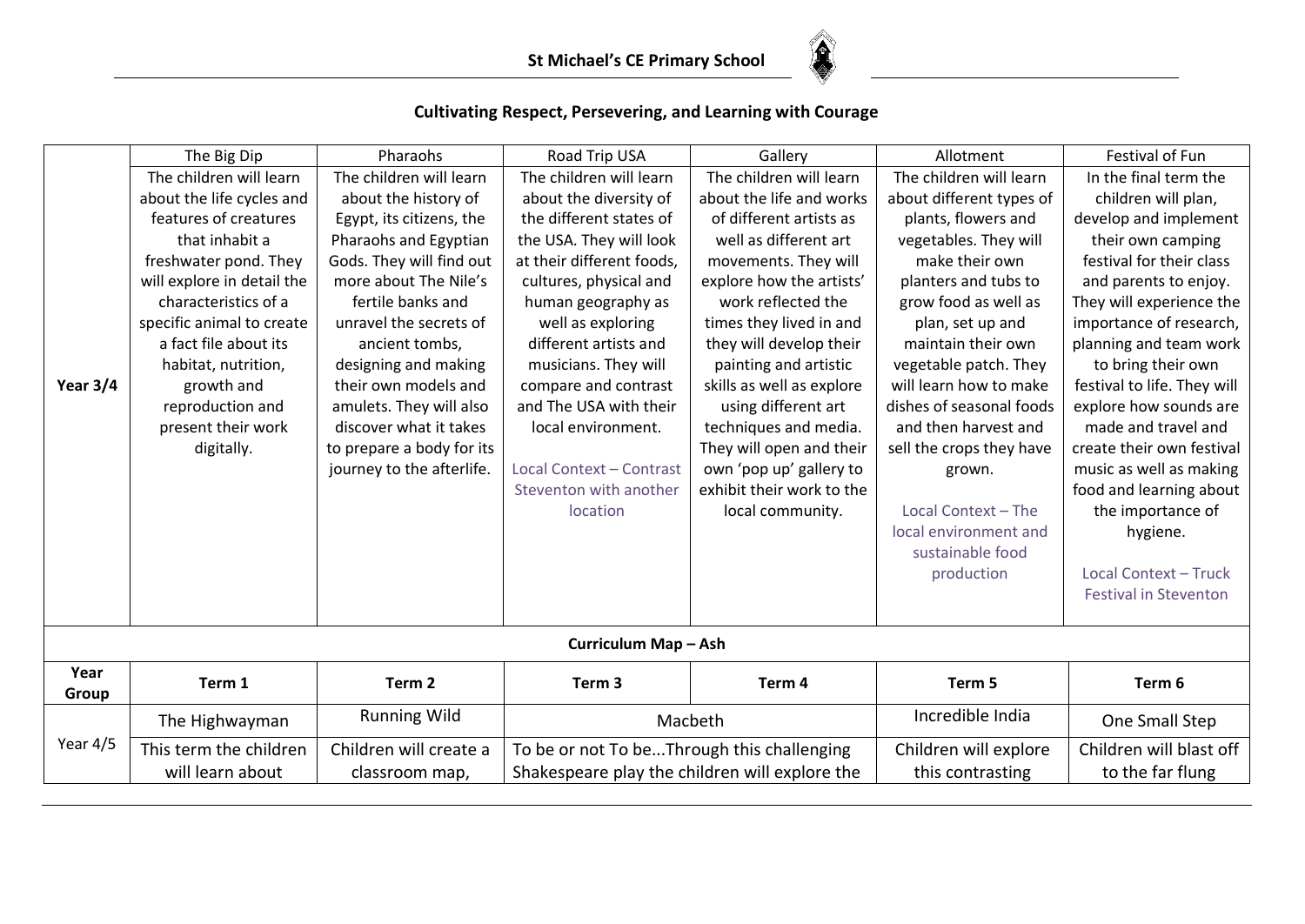

| British Democracy.       | naming continents        | complexity of the characters and their           | locality in all of its  | corners of the galaxy   |
|--------------------------|--------------------------|--------------------------------------------------|-------------------------|-------------------------|
| With the support of      | and discussing the       | motives.                                         | technicolour glory.     | to find out more        |
| <b>Steventon Parish</b>  | physical differences     | They will learn the play and the skills required | They will use poetry to | about the planets       |
| Council and the Local    | between North and        | to become an effective performer in order to     | create art and          | that make up our        |
| MP,                      | South America. They      | put on a production at the end of the term.      | compose music, learn    | solar system. They      |
| they will gain an        | will identify countries  | The children will also be learning about         | about to dance          | will find fascinating   |
| understanding of how     | and major features       | Shakespeare's life in Elizabethan England.       | Bollywood style as      | facts about the Sun,    |
| the different levels of  | such as rivers, lakes    |                                                  | well as create an       | Moon and Earth and      |
| local democracy work     | and mountain ranges,     | As a musician, the children will be creating     | Indian feast.           | develop an              |
| and how this feeds       | and learn about          | accompaniments for various scenes in the play    |                         | understanding of day    |
| into central             | lifestyles, languages    | as well as selecting modern music to represent   | They will learn about   | and night, the four     |
| Government.              | and some traditions.     | key events.                                      | how India fits into its | seasons and the         |
| They will act in role to | Children will take a     |                                                  | wider geographical      | Moon's phases. The      |
| hold council             | trek into the depths     | As artists the children will be exploring the    | location with           | Sun and the planets     |
| meetings, discussing     | of the jungle as they    | work of Holbein and other Tudor artists. They    | reference to human      | making up our Solar     |
| and debating local       | explore the              | will look at the significance of symbolism in    | and economical          | System are              |
| issues as well as        | fascinating world of     | their works and find out how this would relate   | features.               | investigated, along     |
| current affairs          | the rainforest. They     | to modern day life.                              |                         | with the other stars    |
| nationally.              | will discover where      |                                                  | Local Context-          | in their constellation. |
| Through the Alfred       | the rainforests are;     | Children will learn about the reign of Henry     | physical and human      |                         |
| Noyes poem, The          | what they are like;      | VIII, and explore the life of the Tudors. They   | geography of            | Local Context-          |
| Highwayman, the          | and who lives there.     | will find out about how Tudor Britain shaped     | Steventon               | <b>European Space</b>   |
| children will look at    | Children will look at    | modern day Britain. They will also find out      |                         | Agency, Harwell         |
| crime and                | the water cycle and      | about Tudor explorers Sit Walter Raleigh and     |                         |                         |
| punishment               | work of rivers and       | Sir Francis Drake and what discoveries we        |                         |                         |
| throughout history to    | looking in detail at the | have to thank them for!                          |                         |                         |
| the modern day.          | Amazon Basin.            |                                                  |                         |                         |
|                          |                          |                                                  |                         |                         |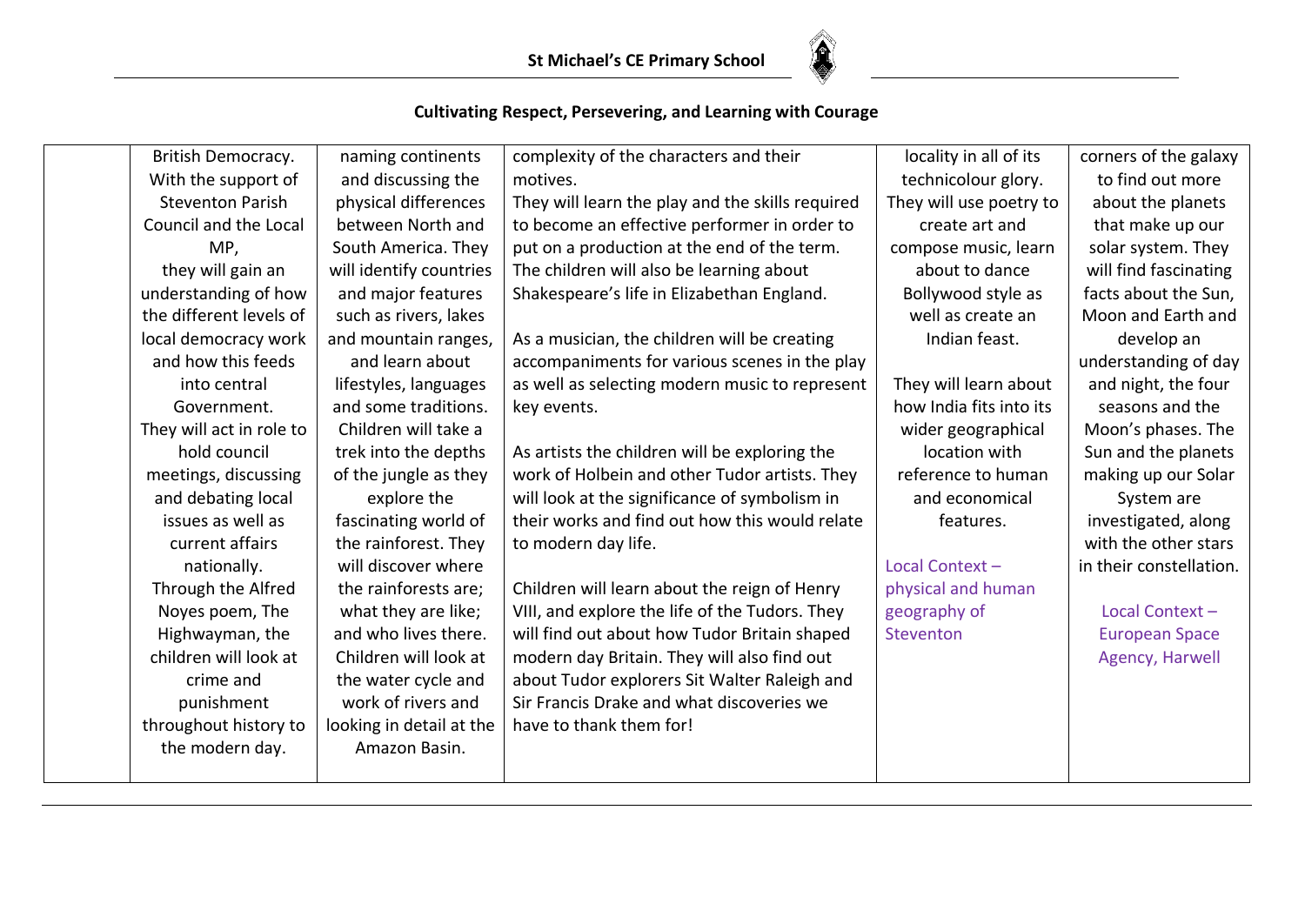

|        | Local Context - Parish      |                           |                                                       |        |                             |                          |
|--------|-----------------------------|---------------------------|-------------------------------------------------------|--------|-----------------------------|--------------------------|
|        | Council, Ox. Crown          |                           |                                                       |        |                             |                          |
|        | Court                       |                           |                                                       |        |                             |                          |
|        |                             |                           | Curriculum Map - Oak                                  |        |                             |                          |
| Year   | Term 1                      | Term <sub>2</sub>         | Term <sub>3</sub>                                     | Term 4 | Term 5                      | Term 6                   |
| Group  |                             |                           |                                                       |        |                             |                          |
|        | A Child's War               | <b>Revolution</b>         | Around the World in 80 Days                           |        | In the Beginning            | <b>Dragons Den</b>       |
|        | It's 1939 and Britain has   | Are you listening, boy?   | This term the children will explore the classic novel |        | The children will           | In order to raise funds  |
|        | declared war with           | What is 27 plus 45?       | Around the World in 80 Days. They will use this as    |        | investigate the             | for their Year 6 Party,  |
|        | Germany. The children       | Come on - faster now,     | a vehicle to explore a wide variety of continents,    |        | creation of the world -     | children will unleash    |
|        | will listen to              | we haven't got all day!   | tropics, time zones, habitats and environments.       |        | both scientific and         | their inner Alan Sugar   |
|        | Chamberlain's infamous      | The children will find    |                                                       |        | Biblical. They will explore | or Karen Brady to        |
|        | wireless broadcast then     | out about super-strict    | Local Context - physical and human geography of       |        | evolution and               | design, market and sell  |
|        | they will find out how      | schools by travelling     | Steventon                                             |        | inheritance as well as      | their own products.      |
|        | the war effected the        | back in time to a         |                                                       |        | looking at what we can      | They will first pitch to |
|        | lives of ordinary           | Victorian classroom.      |                                                       |        | learn about the past        | local business people in |
|        | children. They start with   | They will need to make    |                                                       |        | from fossils.               | order to secure          |
| Year 6 | learning all about          | sure they are on their    |                                                       |        |                             | investments and          |
|        | <b>Operation Pied Piper</b> | best behaviour though     |                                                       |        |                             | mentorship. They will    |
|        | and how millions of         | as punishments are        |                                                       |        |                             | then conduct market      |
|        | children were               | unquestionably terrible!  |                                                       |        |                             | research, advertising    |
|        | evacuated from the          | We will discover a time   |                                                       |        |                             | campaigns.               |
|        | cities to the countryside   | when great minds          |                                                       |        |                             |                          |
|        | to avoid the bombs of       | thought new thoughts      |                                                       |        |                             | Local Context-           |
|        | the Blitz. They will        | and ingenious inventors   |                                                       |        |                             | working with local       |
|        | immerse themselves in       | created so many things    |                                                       |        |                             | business owners          |
|        | historical fiction texts    | we take for granted       |                                                       |        |                             |                          |
|        | and will write their own    | today: the electric light |                                                       |        |                             |                          |
|        | evacuation stories.         | bulb and the telephone!   |                                                       |        |                             |                          |
|        | <b>Local Context:</b>       | Full steam ahead to the   |                                                       |        |                             |                          |